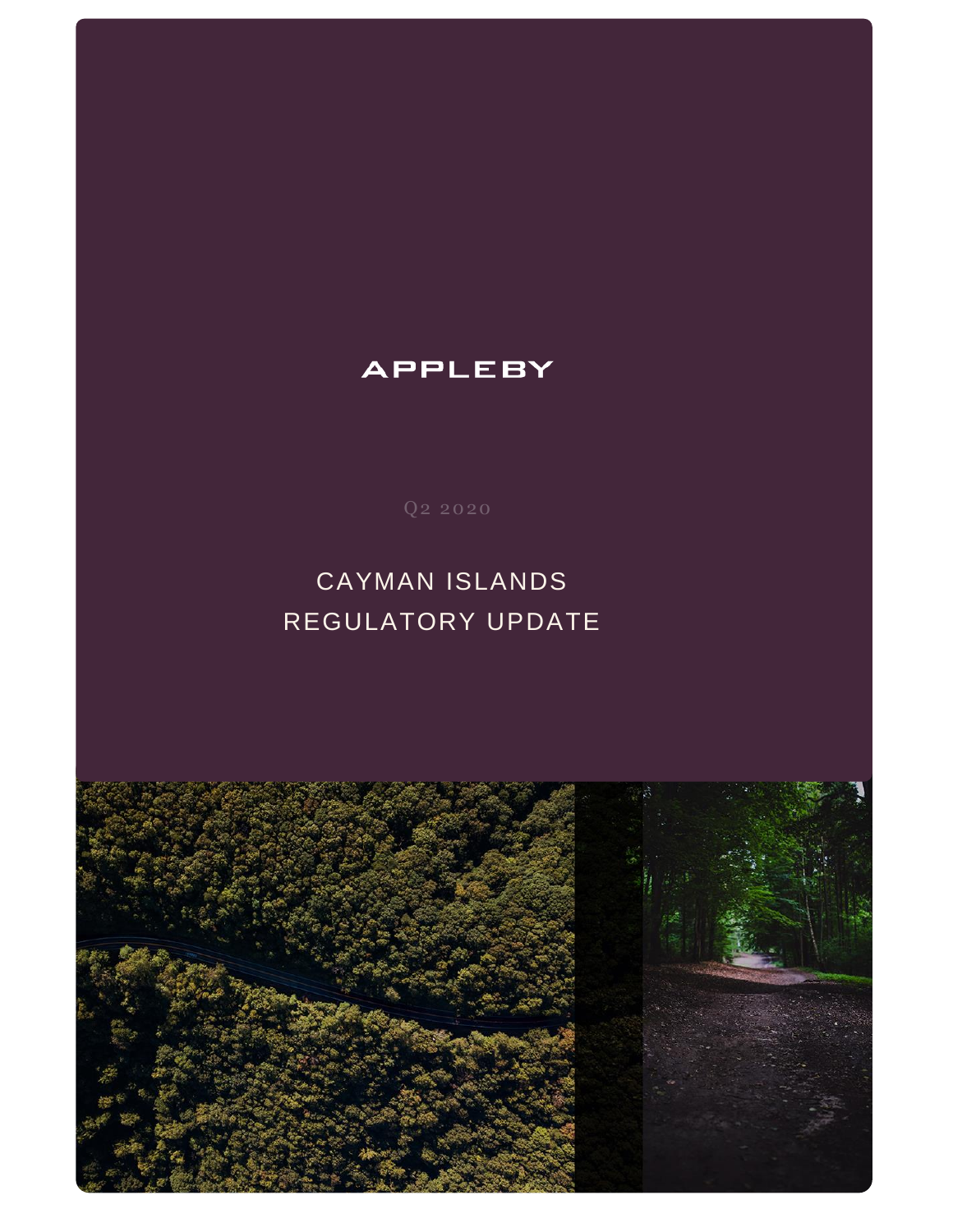## CONTENTS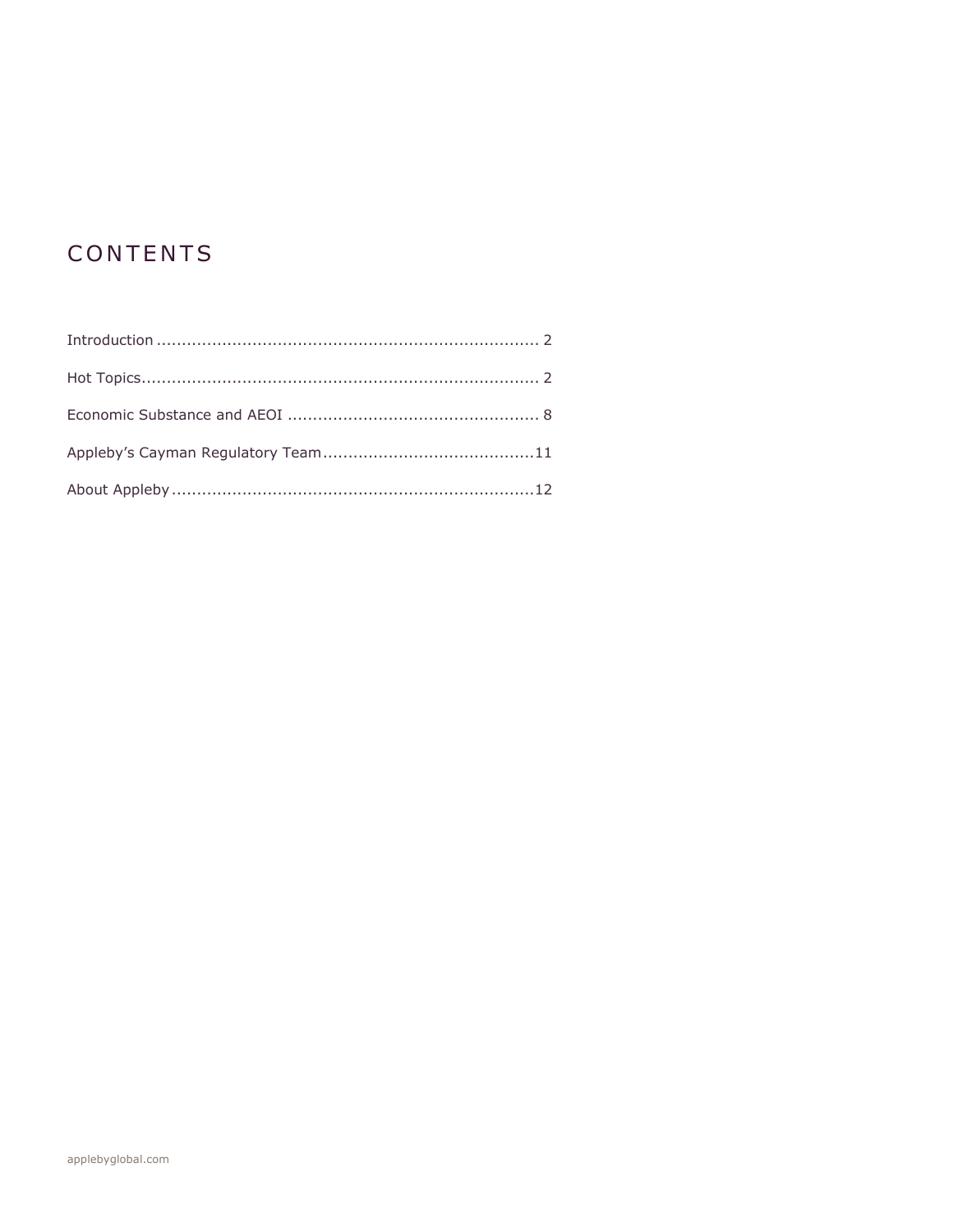## <span id="page-2-0"></span>**INTRODUCTION**

Without a doubt 2020 has so far proven to be a year like no other. A pandemic and global dislocation and social upheaval have made for turbulent times indeed. The regulatory environment has seen its fair share of change also, and Appleby Cayman's second quarterly publication of 2020 focuses on bellwether developments, including regulatory impacts of COVID-19, The Virtual Asset (Service Providers) Law 2020, new regulatory measures from the Cayman Islands Monetary Authority (**CIMA**) and the latest on economic substance. We hope you will find its contents useful.

## <span id="page-2-1"></span>HOT TOPICS

#### THE CAYMAN COVID-19 LANDSCAPE

#### **Annual Returns and Economic Substance Filings**

The Registrar of Companies (**ROC**) and the Department for International Tax Cooperation (**DITC**) have extended the deadlines for entities to complete their annual returns and their 2019 economic substance notification filings to 30 June 2020.

#### **Annual Fee Penalties**

Companies and exempted liability partnerships that fail to file their annual returns and/or pay their annual fees by the 30 June 2020 deadline will be subject to penalties as of 1 July 2020. The penalty fee in effect will be 33.33% of the annual fees due. All companies would be subject to the penalty, including limited liability companies and foundation companies.

As of 26 March 2020, the Cayman Islands Government has deferred the obligation to pay annual fees until 30 June 2020 for corporate entities registered in the Cayman Islands. This fees deferral applies to all companies, including limited liability companies and foundation companies.

Exempted liability partnerships (**ELPs**) will also have their annual fees and annual return filings deadline extended until 30 June 2020.

News of the fees deferral accompanies the Ministry of Financial Services' 25 March announcement that the annual return filing deadline for all companies had been extended until 30 June 2020. Companies and ELPs that fail to file their annual returns and/or pay their annual fees by the 30 June 2020 deadline will be subject to penalties as of 1 July 2020.

#### **Automatic Exchange of Tax Information (AEOI) Filings**

The DITC issued an Industry Advisory on 15 April 2020 which noted a [FAQ](https://protect.mimecast-offshore.com/s/40YxC0V7R8t22D1gSpqOtt?domain=hs-6327015.t.hubspotstarter-iv.net)  (FAQ 5 under the heading Reporting) that had been published by the US Internal Revenue Service the day before. That FAQ provided for an extension of time for Model 1 IGA jurisdictions to provide their 2019 FATCA data to the United States competent authority. As a result of this change by the US, the DITC extended the FATCA reporting deadline for the 2019 reporting period to 16 November 2020.

## **PRIVATE** FUNDS AND L I M I T E D **INVESTOR FUNDS**

Operators of existing investment funds not currently registered with the Cayman Islands Monetary Authority (**CIMA**) should consider whether either the Private Funds Law or the Mutual Funds (Amendment) Law applies to their fund, so as to now bring that fund into the scope of CIMA's regulation. The deadline for registration under the Transitional Period is 7 August 2020.

Recommended compliance steps include:

- Consult with Appleby to determine (i) the basis on which the fund was previously excluded from registration with CIMA and (ii) whether registration is now required
- If registration is required:
	- register with CIMA by the applicable deadline
	- engage with your fund's auditors to ensure audit arrangements for the 2020 financial year are put in place

For more information access our prior article **[here](https://www.applebyglobal.com/publications/cayman-regulatory-newsletter-q1-2020/)**.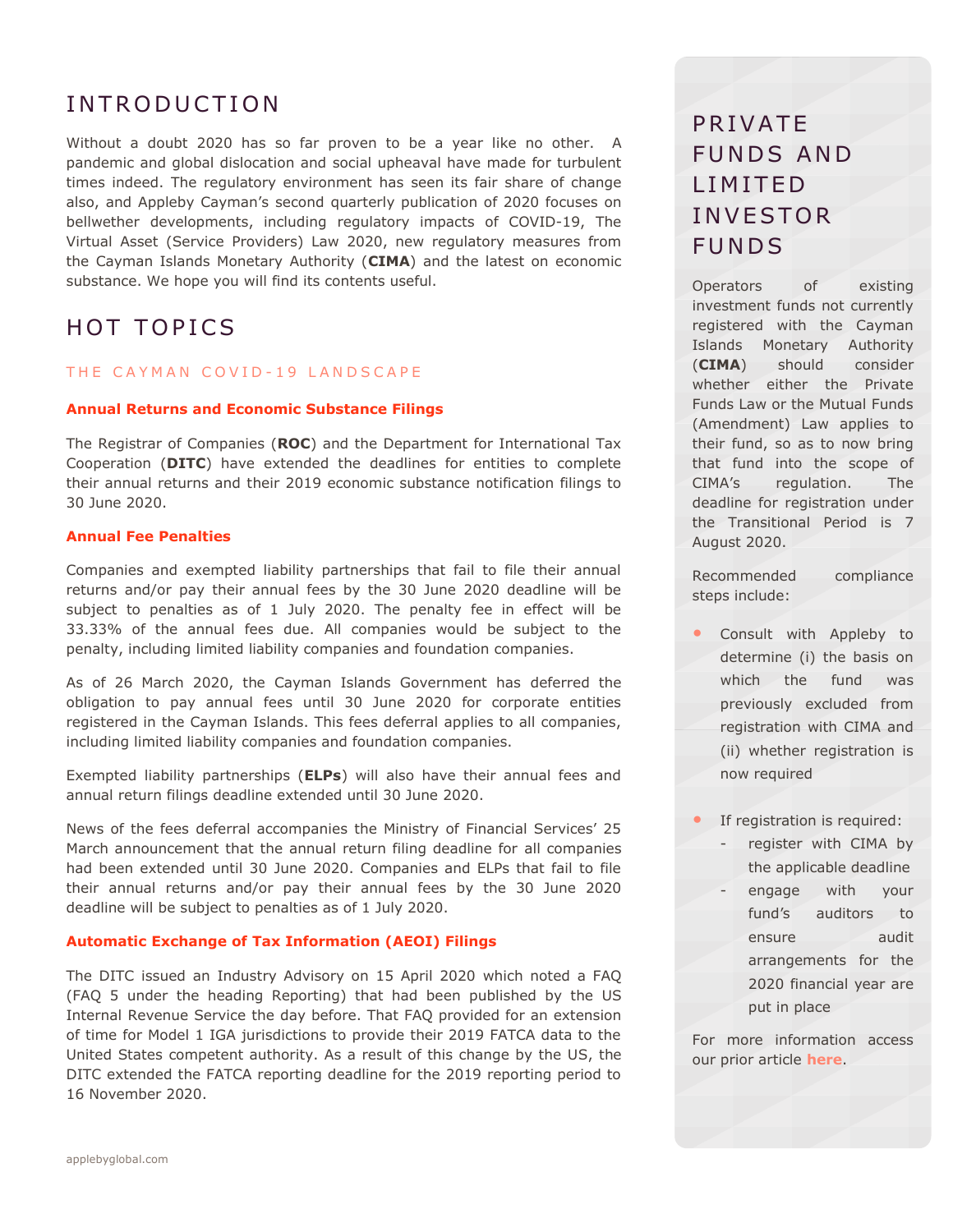On 29 April 2020, the DITC also extended the reporting deadline for Common Reporting Standard (**CRS**) filings to 16 November 2020.

#### **Beneficial Ownership Filings**

On 20 April 2020, The Ministry of Financial Services & Home Affairs issued an Industry Advisory notifying that the deadline for the next round of beneficial ownership filings had been extended to 15 May 2020, with the next submission intending to capture the new legal definition for "beneficial owner". Effective 15 May 2020, a beneficial owner under the Companies Law and the Limited Liability Companies Law is one who holds '25% or more' (rather than 'more than 25%') of the shares or voting rights in a company.

#### **CIMA**

CIMA published a notice on 25 March 2020 confirming a one-month extension of the filing deadlines for certain regulatory returns with due dates through 30 June 2020. A complete list of those filing extensions can be found **[here](https://www.cima.ky/upimages/commonfiles/ListofFilingExtensions_1585070451.pdf)**.

There are no fees associated with the recently published extensions for filing regulatory returns. However, all fees remain in effect and are payable upon the relevant regulatory filing being made. CIMA expects that all submissions will be filed on or before the extended deadline, unless otherwise notified.

In lieu of a notarised affidavit, CIMA will accept written confirmation from an operator of a fund, applying to be registered/licensed pursuant to the Mutual Funds Law or Private Funds Law, authorising the registered office or other service provider to file the fund's registration/application on behalf of the operator. CIMA will accept uncertified resolutions that confirm the deregistration/cancellation date of a fund.

On 1 April 2020, CIMA issued a **[notice](https://www.cima.ky/upimages/noticedoc/Notice-RegulatoryAidforBankingIndustry.docx_1585761556.pdf)** inviting banking licensees, particularly those providing essential retail services to the local community, to contact CIMA should there be any specific regulatory issues or circumstances that it can assist with, including assistance with regulatory ratios, filing requirements or other regulatory matters, all of which will be considered on a case-by-case basis.

On 21 April 2020, CIMA also issued an advisory to assist regulated entities with AML/CFT compliance during COVID-19. The advisory includes helpful guidance on matters such as possible threats and vulnerabilities and how entities may verify information (both at the time of establishing a relationship or as a part of ongoing customer due diligence) whilst observing curfew, social distancing or self-isolation.

In keeping with the overall uptick in cybercrime during COVID-19, on 2 June 2020 CIMA warned of fraudulent emails in circulation purporting to be from CIMA. The emails contain the subject "CIMA – Due Diligence & Questionnaire Request". Recipients are advised not to click on any links or attachments within such emails. Further details are set forth in CIMA's notice attached **[here](https://www.cima.ky/upimages/noticedoc/Notice-FraudulentEmail_1591140546.pdf)**.

More information on CIMA's latest developments can be found **[here](http://www.cima.ky/)**.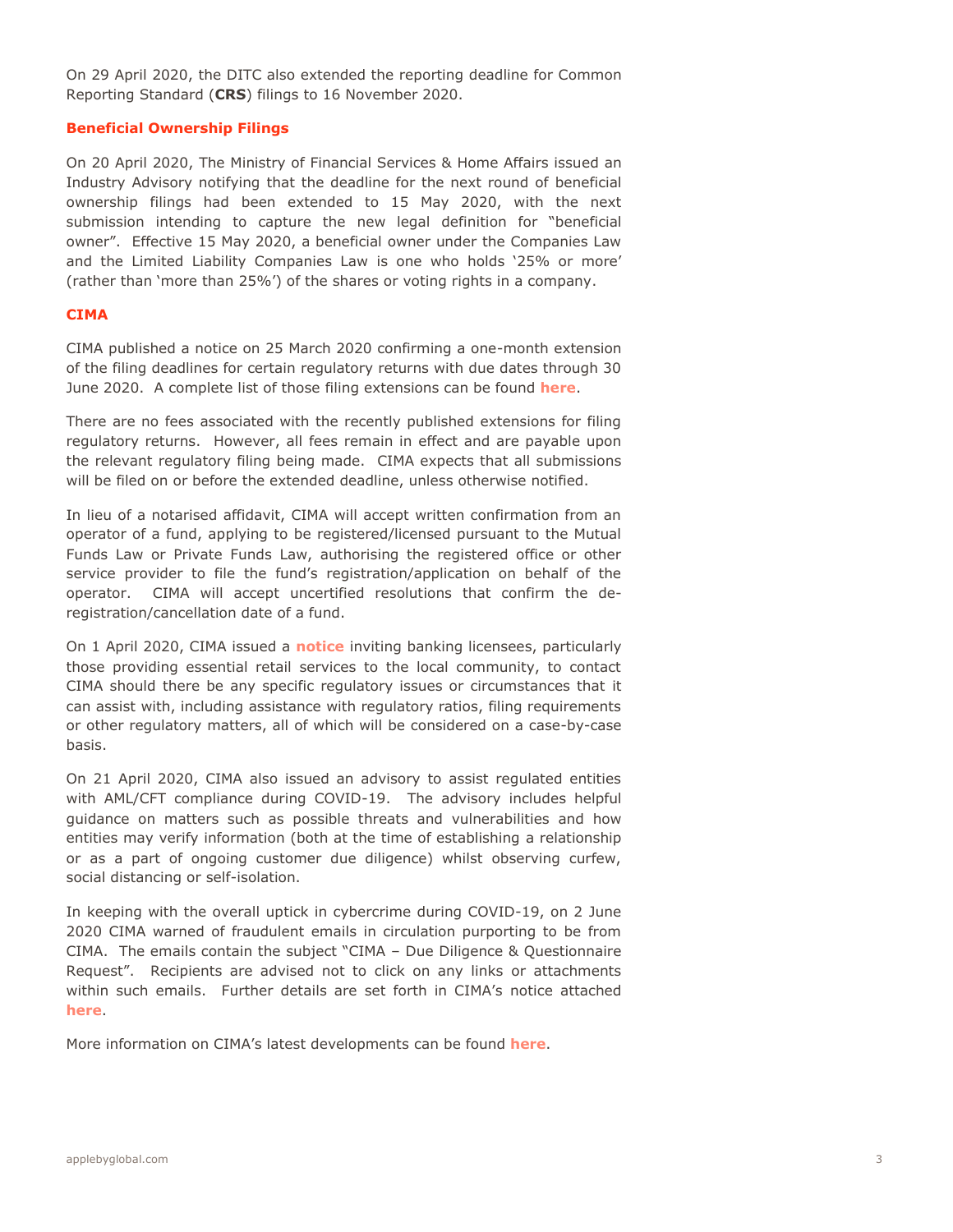#### CAYMAN INTRODUCES VIRTUAL ASSETS FRAMEWORK

In recent years the Cayman Islands has become an attractive destination for technology entrepreneurs, particularly those connected with virtual assets. While much of Cayman's financial services legislation was written before the recent blockchain revolution began, recent years have seen the Cayman Islands take a number of legal and regulatory steps to make the jurisdiction one that will allow such innovation to thrive. The Virtual Asset (Service Providers) Law 2020 (**VASP Law**) is the latest legislative development reflecting Cayman's ambition to become a global technology hub.

The VASP Law was passed at the end of May and aims to promote the use of new technology and innovative enterprise in the Cayman Islands while complying with newly adopted international standards set by the Financial Action Task Force (**FATF**). Please note that while the VASP Law has now been passed, it has not yet been brought into force.

#### **Key Definitions and Requirements**

The VASP Law defines a "virtual asset" as a digital representation of value that can be digitally traded or transferred and used for payment or investment purposes, but does not include digital representations of fiat currencies.

"Virtual asset services" are businesses providing one or more of the following services or operations:

- (a) exchange between virtual assets and fiat currencies;
- (b) exchange between one or more other forms of convertible virtual assets;
- (c) transfer of virtual assets;
- (d) virtual asset custody service; or
- (e) the participation in, and provision of, financial services related to a virtual asset issuance or the sale of a virtual asset.

Under the VASP Law virtual asset service providers (**VASPs**) would need to register with, or be licensed by, CIMA. A separate licence from CIMA would be needed for virtual asset custodial services and exchange or trading platforms.

All VASPs would be subject to a number of general obligations including:

- anti-money laundering obligations;
- strict data protection and cyber security obligations in connection with the personal data they process;
- the filing of annual accounts with CIMA as the regulator of VASPs;
- the requirement for senior officers and beneficial owners to be fit and proper persons;
- the prior approval of senior officer appointments by CIMA; and

### **OFFSHORE** D A T A PROTECTION **GUIDE**

Appleby's Offshore Data Protection Guide provides a detailed overview of the privacy and cyber security regimes in eight of the world's largest offshore jurisdictions with quick linked answers to some of the most business critical issues.

Appleby's global privacy and information management team has cutting-edge expertise in data protection and information security regulation and implementation. The team routinely advises clients on pan-jurisdiction data protection matters and also works frequently with local government, regulators and industry bodies to develop responses to the challenges of globalisation and regulation.

Access our guide **[here](https://www.applebyglobal.com/publications/appleby-data-protection-guides/)**.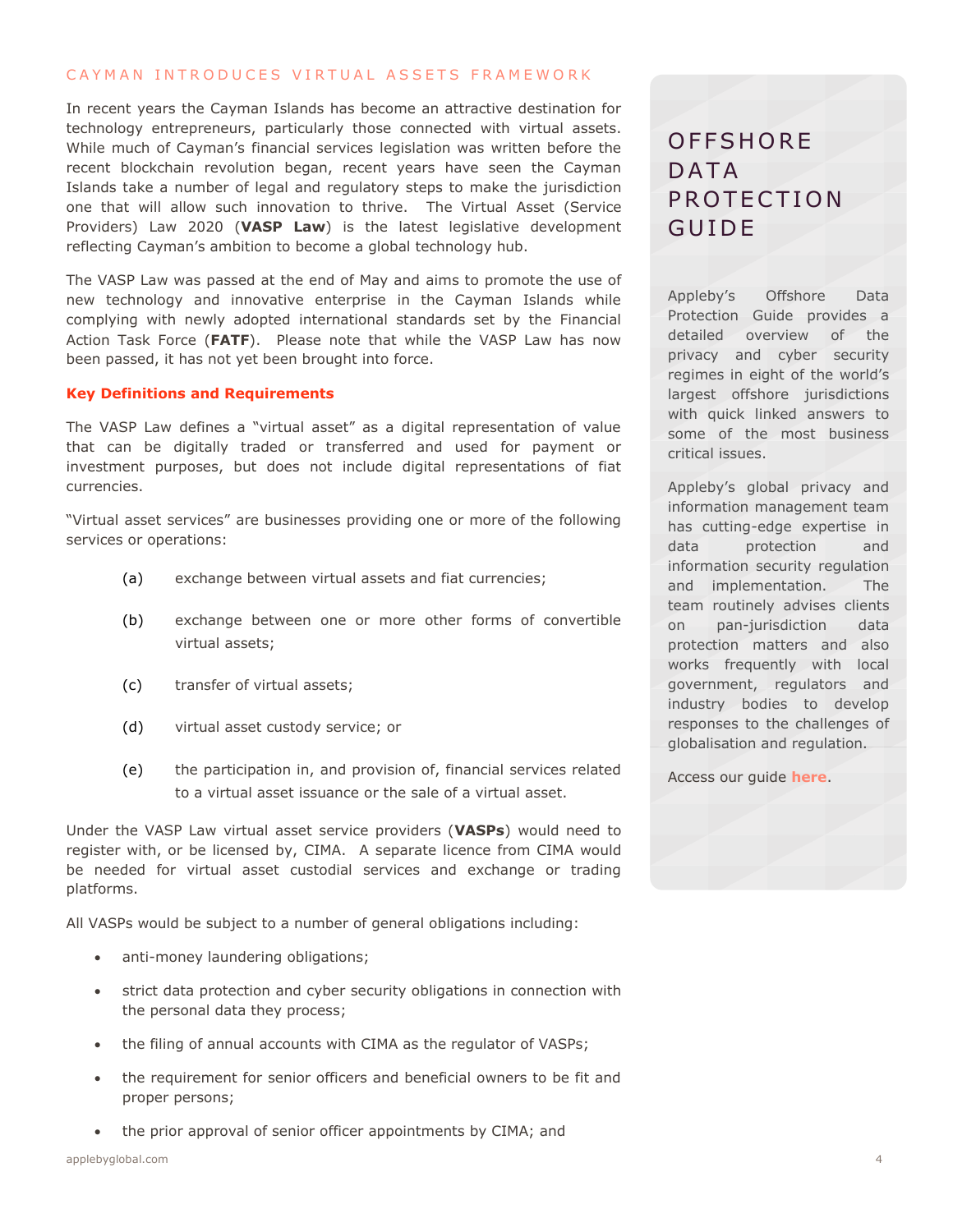the prior approval of CIMA for any issuance of virtual assets.

Importantly, the VASP Law will provide exemptions for certain activities which are not caught by the registration or licensing requirements. These include:

- platforms which are mere meeting places, where sellers and buyers may post bids and offers and where the parties trade in a peer-topeer environment only; and
- Fintech service providers that use innovative technology to improve, change or enhance financial services but which are not virtual asset services.

#### **Regulatory Sandbox**

For entities or individuals providing a virtual asset service that represents an innovative use of technology or uses an innovative method of delivery that requires supervision and oversight that is not offered by a an existing licence or registration, the VASP Law will allow those providers to apply to sit in a new regulatory sandbox. A sandbox licence is a temporary licence granted for a period of up to one year.

To qualify for the sandbox, CIMA will consider whether the service, technology or method of delivery improves the provision of financial services in the Cayman Islands and complies with global standards and best practices for combating money laundering, terrorist financing and proliferation financing.

#### **A Note of Caution**

The Cayman Islands proved a popular choice for issuers of virtual assets during the initial coin offering boom of 2017 to 2018. During the "Crypto Winter" that followed, Cayman's flexible business-orientated legislation, multitude of potential issuer vehicle types, and internationally recognised securities regulatory regime enabled the Islands to pivot away from crowdfunded platforms towards security tokens and stable coins which provide greater value stability and more predictable investment returns. This same flexibility means that Cayman is ideally placed to take advantage of the latest shift towards securitising common assets and decentralised finance (De-Fi) products, with Cayman already being the offshore centre of choice for other securitisation issuers.

Virtual asset providers and those carrying on certain virtual asset activities will wish to take note of the following aspects of the VASP Law as the proposed framework may not be suitable for all providers:

1) The advantage of the VASP Law is that it creates a registration and licensing regime that is comprehensive and robust. Those seeking to show the highest level of regulatory compliance and good governance will find this appealing. However, it must be noted that the regime exceeds the requirements of some other leading financial centres, such as the UK's FATF-compliant framework. The FATF's recommendations refer to a requirement for licensing and/or registration of VASPs to enable appropriate AML/CTF supervision only. The obligations under the VASP Law go far beyond this.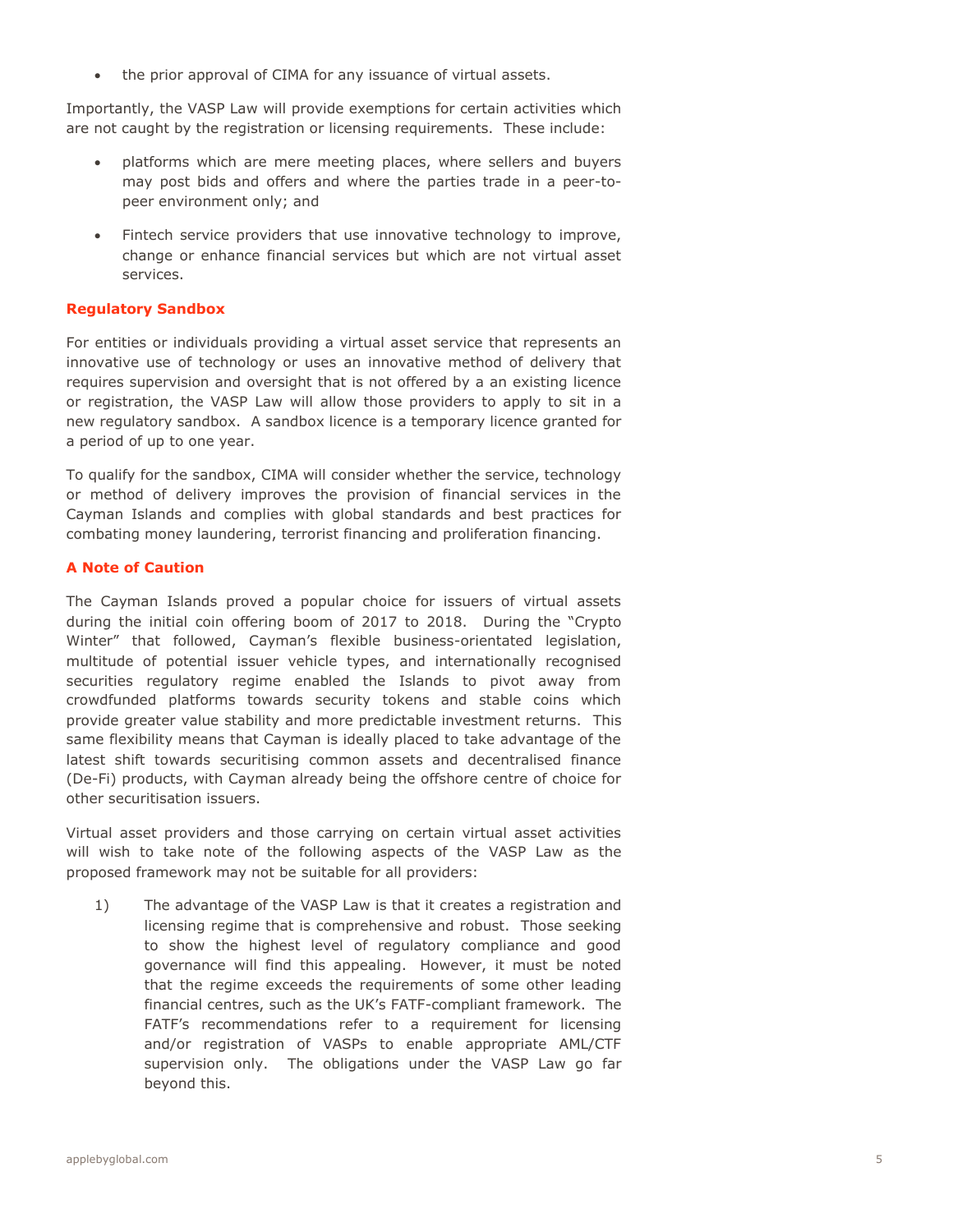- 2) The VASP Law is crafted to deter bad actors and carries serious penalties, including imprisonment, for those who fail to comply. Taking high quality, specialised legal advice will be absolutely paramount for clients in this space. In particular, virtual asset service providers will wish to be very clear on their registration requirements, which may not always be straightforward in a fastmoving, innovative business sector. As regards bad actors, there is also a body of criminal law which deals with fraudulent and similar activities, particularly those connected with AML/CTF.
- 3) Some token issuers may not wish to use a licensed trading platform to launch their virtual assets. Such exchange offerings have already fallen out of favour in other jurisdictions due to high fees and other issues and we expect that industry response to this requirement will be negative.
- 4) The prior approval of CIMA must be obtained where ten per cent or more of the total shares or interests (as applicable) in a company or partnership which is a virtual asset service provider are to be issued or transferred. This strict change of control restriction is a common feature under Cayman's other regulatory laws and will be primarily a data collection exercise for licensees and potential transferees. However, it remains to be seen whether the additional administrative burden this requirement creates will deter prospective clients and make Cayman less competitive in this fast moving sector.
- 5) While we await further details, it will be important to ensure that application fees and annual fees - which are not detailed in the VASP Law - are no higher than those levied in competing jurisdictions.

### CIMA RULES AND STATEMENT OF GUIDANCE

CIMA has been prolific in its output this quarter despite COVID-19 working conditions. On 27 May 2020, the following Rules and Statement of Guidance were published:

- 1. **Rule – [Cybersecurity for Regulated Entities](https://www.cima.ky/upimages/commonfiles/Rule-CybersecurityforRegulatedEntities_1591045083.pdf)**
- 2. **Statement of Guidance – [Cybersecurity for Regulated Entities](https://www.cima.ky/upimages/commonfiles/StatementofGuidance-CybersecurityforRegulatedEntities_1591021605.pdf)**
- 3. **[Rule on Contents of Offering Documents](https://www.cima.ky/upimages/commonfiles/Rule-ContentsofOfferingDocuments-RegulatedMutualFunds_1591021432.pdf) – Regulated Mutual [Funds](https://www.cima.ky/upimages/commonfiles/Rule-ContentsofOfferingDocuments-RegulatedMutualFunds_1591021432.pdf)**
- 4. **[Rule on Contents of Marketing Material](https://www.cima.ky/upimages/commonfiles/Rule-MarketingMaterials-RegisteredPrivateFunds_1591021479.pdf) – Registered Private [Funds](https://www.cima.ky/upimages/commonfiles/Rule-MarketingMaterials-RegisteredPrivateFunds_1591021479.pdf)**
- 5. Segregation of Assets Regulated Mutual Funds
- 6. Rule on Segregation of Assets Registered Private Funds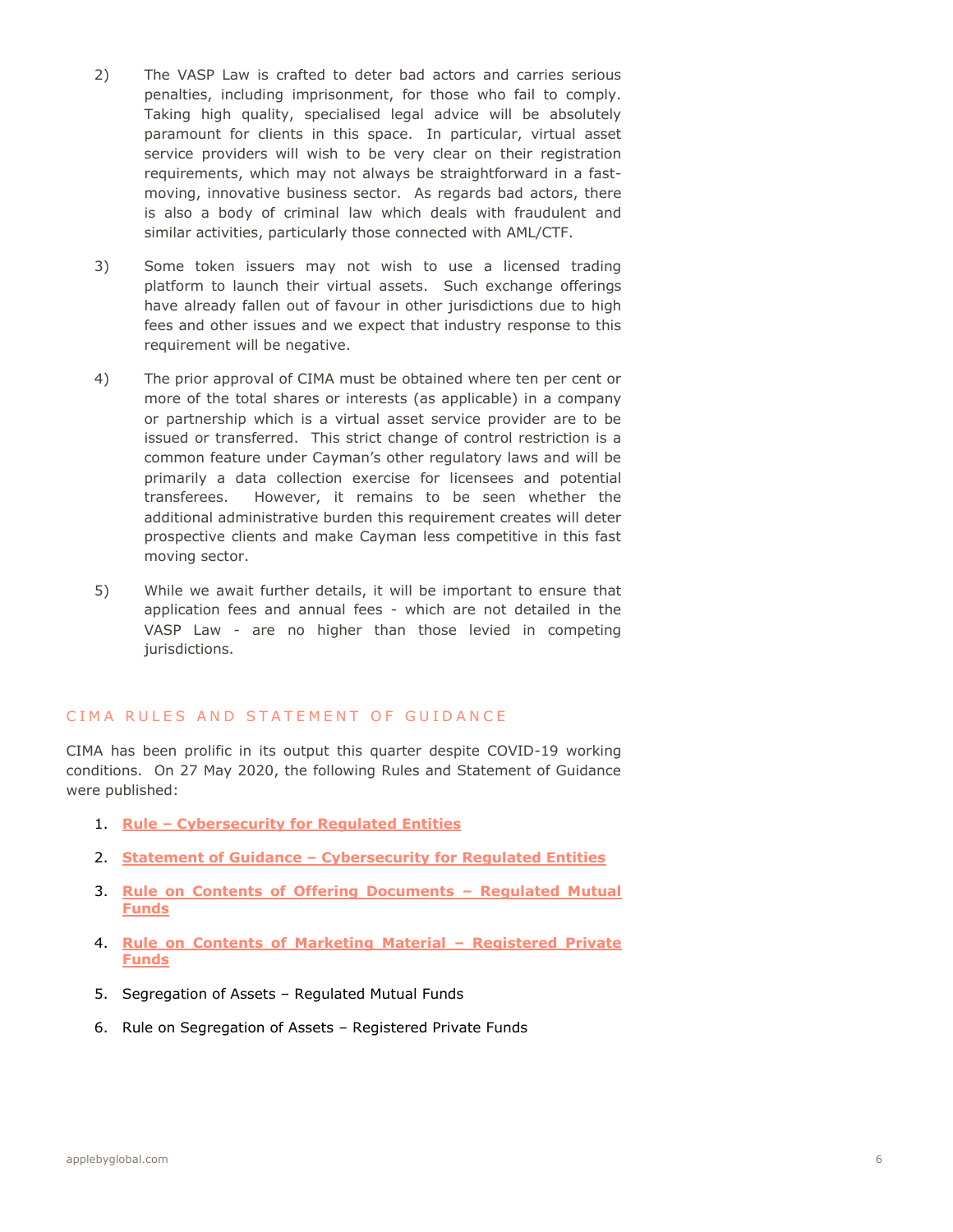#### **Cybersecurity**

The new Rule and Statement of Guidance in relation to cybersecurity do not come into force until six months after their publication date. However, the contents of these measures have been published now to permit sufficient time for regulated entities to take necessary steps to comply. The new Rule applies to entities regulated by CIMA under the Banks and Trust Companies Law (including "controlled subsidiaries"); the Insurance Law (limited application to Class B, C and D insurers); the Mutual Funds Law (but not "regulated mutual funds"); the Securities Investment Business Law; the Building Societies Law; the Cooperative Societies Law; the Development Bank Law; the Money Services Law; the Companies Management Law; the Directors Registration and Licensing Law; and the Private Trust Companies Law.

The Rule includes a host of definitions, such as "cyber risk", "cybersecurity" "cybersecurity breach", "cyber incident" and "cybersecurity threat", and also sets out prescriptive rules in relation to a regulated entity's cybersecurity framework. Regulated entities must demonstrate that data protection is part of their strategy and that their cybersecurity framework takes into consideration the provisions of the Data Protection Law (**DPL**). Our prior article on the DPL is available **[here](https://www.applebyglobal.com/publications/cayman-regulatory-newsletter-q4-2019/hot-topics/)**.

The Statement of Guidance supplements the Rule by providing detailed guidance on implementing Rule requirements, including in relation to risk identification and assessment, risk monitoring and reporting, incident response, containment and recovery, use of the internet, employee training and awareness, outsourcing arrangements and data protection.

A regulated entity's cybersecurity policies and procedures are expected to be documented and subjected to internal audit or assessment.

#### **Contents of Offering Documents/Marketing Materials**

The Rule on Contents of Offering Documents – Regulated Funds replaces the earlier rule of the same name. The Rule applies to funds licensed or registered under s. 4 of the Mutual Funds Law (including the new category of Limited Investor Funds). As the name suggests, this rule lists the information CIMA requires to be included within any "Offering Document" prepared in accordance with the requirements of the Mutual Funds Law.

The Rule on Contents of Marketing Materials – Registered Private Funds is a new mirror rule to the rule above but which instead applies to funds registered under section 7 of the Private Funds Law (other than Alternative Investment Vehicles).

#### **Segregation of Assets**

Each of the new Rules in relation to segregation of assets is aimed at ensuring the safekeeping of investor (fund) assets from assets of the fund's service providers. In the private funds context, segregation is achieved through the requirement that fund assets be held by a custodian and the Rule focuses on accounting for fund assets separately from those of the manager or operator or custodian. The Rule for regulated mutual funds acknowledges the portfolio involvement of more numerous service providers - the administrator, auditor, custodian, investment manager, operator, prime broker, promoter, registrar or any of their delegates. **Following publication of these Rules, CIMA received comments from Industry. We understand the comments are being considered and the Rules may be revised. As such, hyperlinks to these Rules will be included in our next Quarterly Regulatory Update.**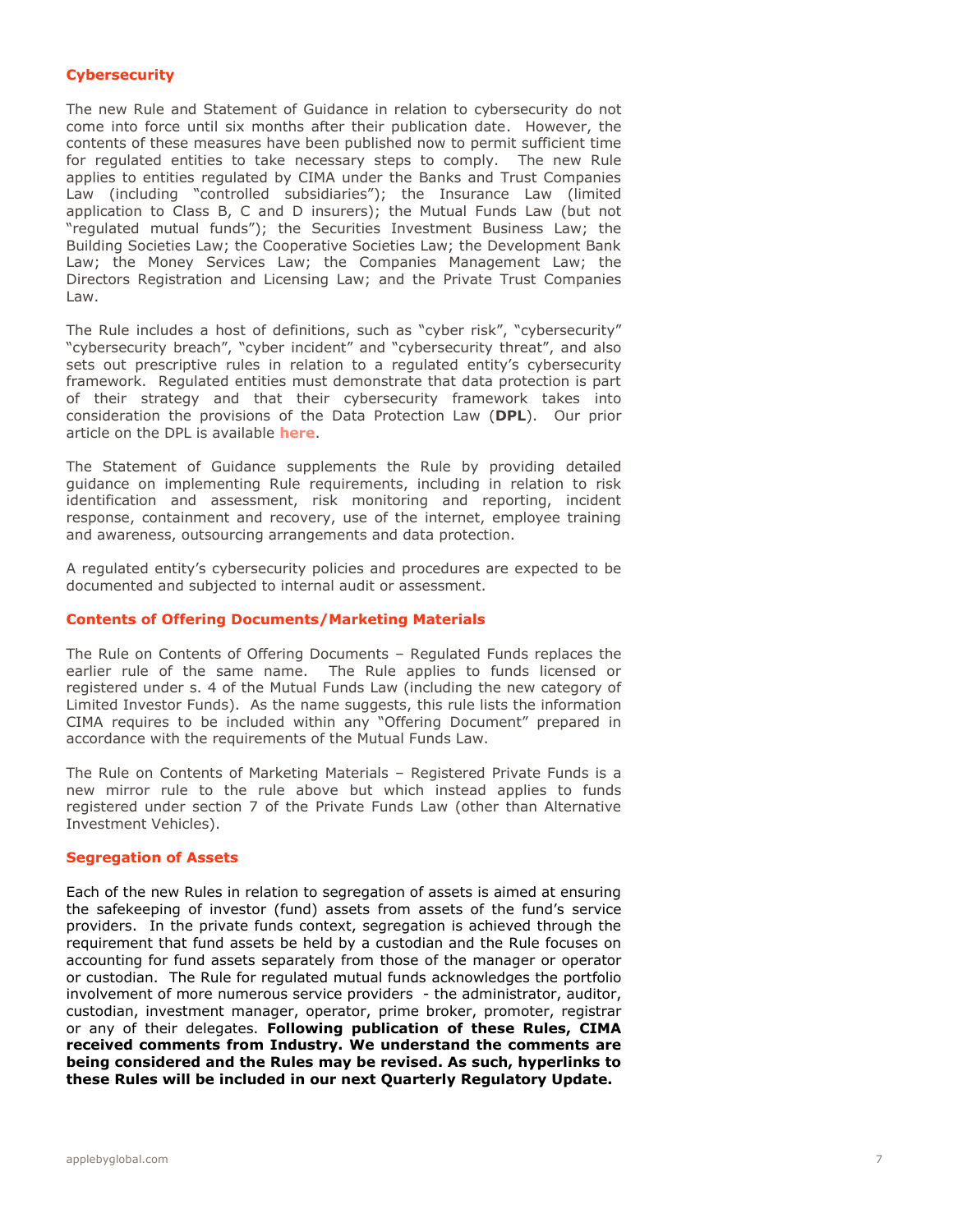### <span id="page-8-0"></span>E CONOMIC SUBSTANCE AND AFOI

*The article below is a reproduction (with minor amendments) of an article first published on 2 June 2020. We note that since the original publication date, the Coronavirus has been largely controlled in the Cayman Islands, and restrictions for suppressing COVID-19 are now minimal. Offices have been permitted to re-open, but*  social distancing is still required and face masks are mandatory where social distancing *is difficult. The borders, however, remain closed. Whilst business conditions continue to improve, challenges remain and it is important to bear in mind that an entity that is required to meet an economic substance test under the ES Law for the 2020 financial year is required to do so for the duration of the calendar year.*

#### ECONOMIC SUBSTANCE IN THE TIME OF COVID-19

The International Tax Co-operation (Economic Substance) Law (Revised) (**ES Law**) came into force in the Cayman Islands (the **Islands**) on 1 January 2019.

Under the ES Law a "relevant entity" conducting any "relevant activity" is required to satisfy a 3-branch economic substance test (the **ES Test**) in respect of that activity. It must:

- 1. conduct Cayman Islands core income-generating activity in relation to that relevant activity;
- 2. be directed and managed in an appropriate manner in the Islands in relation to that activity;
- 3. having regard to the level of relevant income derived from the relevant activity carried out in the Islands –
	- have an adequate amount of operating expenditure incurred in the Islands;
	- have adequate physical presence (including maintaining a place of business or plant, property and equipment) in the Islands; and
	- have an adequate number of full-time employees or other personnel with appropriate qualifications in the Islands.

Cayman, like many other jurisdictions, introduced the ES Law in response to international pressure to demonstrate 'substance' for entities established within its tax neutral borders. It goes without saying that drafters of the ES Law did not have COVID-19 in their thoughts when formulating the ES Test. Who but an elite group of epidemiologists and pandemic experts did? The reality is that the ES Law continues to impose certain obligations on 'relevant entities' carrying on 'relevant activities', and in so doing, it raises the spectre of how does, or can, an entity comply with these obligations in the face of disruption as unprecedented as COVID-19?

Consider the case of a newly-incorporated Cayman Islands exempted company (**Cayco**), intent on carrying on a relevant activity and therefore required to meet the ES Test from the time of commencing its business activities. How would Cayco satisfy each prong of the ES Test in the current environment?

applebyglobal.com 8 With borders closed and many businesses shuttered for the foreseeable future, commencing operations through physical premises in the Cayman Islands is likely to prove nearly impossible at this time. Fortunately, the ES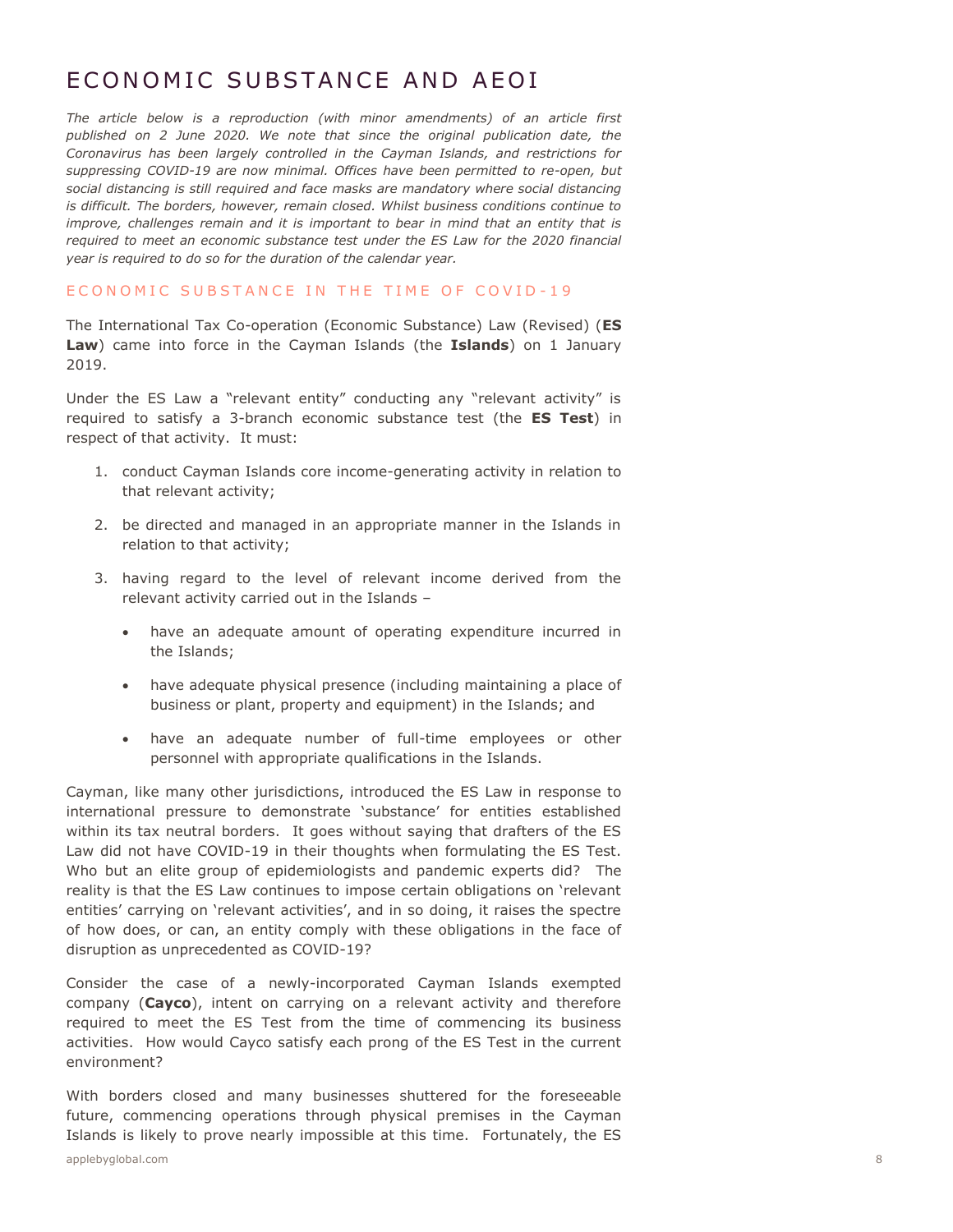Law does provide for the outsourcing of core income-generating activities to another provider within the jurisdiction, so long as the relevant entity is able to monitor and control the carrying out of that activity by that other person.

Core income-generating activities are specific to the type of relevant activity in which Cayco will engage. Within some sectors, such as those related to financial services, Cayman-based outsourcing options have been steadily expanding. However, even where outsourcing is viable, Cayco may find it challenging to assess its outsourcing options and settle on an appropriate partner in such uncertain times.

With respect to the "directed and managed" prong of the ES Test, on 21 March 2020 the DITC (through a Ministry of Financial Services industry update) acknowledged that COVID-19 may impact travel in 2020, which may in turn affect the ability of some entities to hold their board of directors meetings in Cayman during the year. The DITC went on to confirm that "where the board of director meetings are required to be held virtually during this period of uncertainty, the DITC will take that into consideration on a case-by-case basis when determining whether an entity has passed or failed the ES test in reporting, which is due in 2021".

By its nature, the final prong of the ES Test is a measure of proportionality – "having regard to the level of relevant income". If Cayco has relevant income, it will have to assess whether its operating expenditure, premises and employees are adequate in relation to that income. In an era where hiring freezes and layoffs are the norm, work permit applications are largely on hold, commercial properties may only be shown via video and where many non-Caymanian residents within the Islands find themselves by necessity exploring a return to their home countries, how does Cayco successfully ramp up its operations, ensuring all the while that it is well positioned to comply with the ES Test? The problem is decidedly more acute where Cayco's business operations require those with specific skill sets, already in short supply.

In late March the DITC announced an extension to the 2019 ES notification filing deadline from 31 March 2020 to 30 June 2020. That move, coupled with its pronouncement on board meetings during 2020, demonstrate DITC's appreciation for the challenges facing existing market participants. All indications appear to be pointing to COVID-19 continuing to dominate economies the world over for the balance of this year and possibly into 2021. It remains to be seen whether the DITC will revisit the ES Test to address market realities and the new economic landscape.

#### ES GUIDANCE NOTES

The ES Law is supplemented by the Cayman Islands guidance for economic substance for geographically mobile activities (**ES Guidance Notes**), version 2.0 of which was published on 30 April 2019. We had anticipated publication of the final version 3.0 of the ES Guidance Notes during 2019, following the release of a consultation draft in late November of that year, but no such publication occurred. Publication of the updated ES Guidance Notes is, however, expected to occur at any time. We encourage clients to remain alert to the anticipated release of the new ES Guidance Notes during 2020.

### NEW ES FORMS

On 15 May 2020, the DITC released two new ES forms and accompanying notes:

#### **Outsource Service Providers (OSPs)**

Domestic outsourcing is permitted under the ES Law. To enable any claims of outsourcing by a relevant entity on its ES return (report) to be verified, the Tax Information Authority will require confirmation from the OSP using this [form.](http://www.tia.gov.ky/pdf/Form_for_Outsource_Service_Providers.pdf)

For assistance, please refer to the [guidance notes.](http://www.tia.gov.ky/pdf/Notes_on_Form_for_Outsource_Service_Providers.pdf)

#### **Entity Tax Resident in Another Jurisdiction**

All entities which confirmed on the ES notification form that they are carrying on a relevant activity but selected the "tax resident outside the Islands" option are required to complete this [form.](http://www.tia.gov.ky/pdf/Notes_on_Form_for_Outsource_Service_Providers.pdf)

For assistance, please refer to the [guidance notes.](http://www.tia.gov.ky/pdf/Notes_on_Form_for_Entity_Tax_Resident_in_another_Jurisdiction.pdf)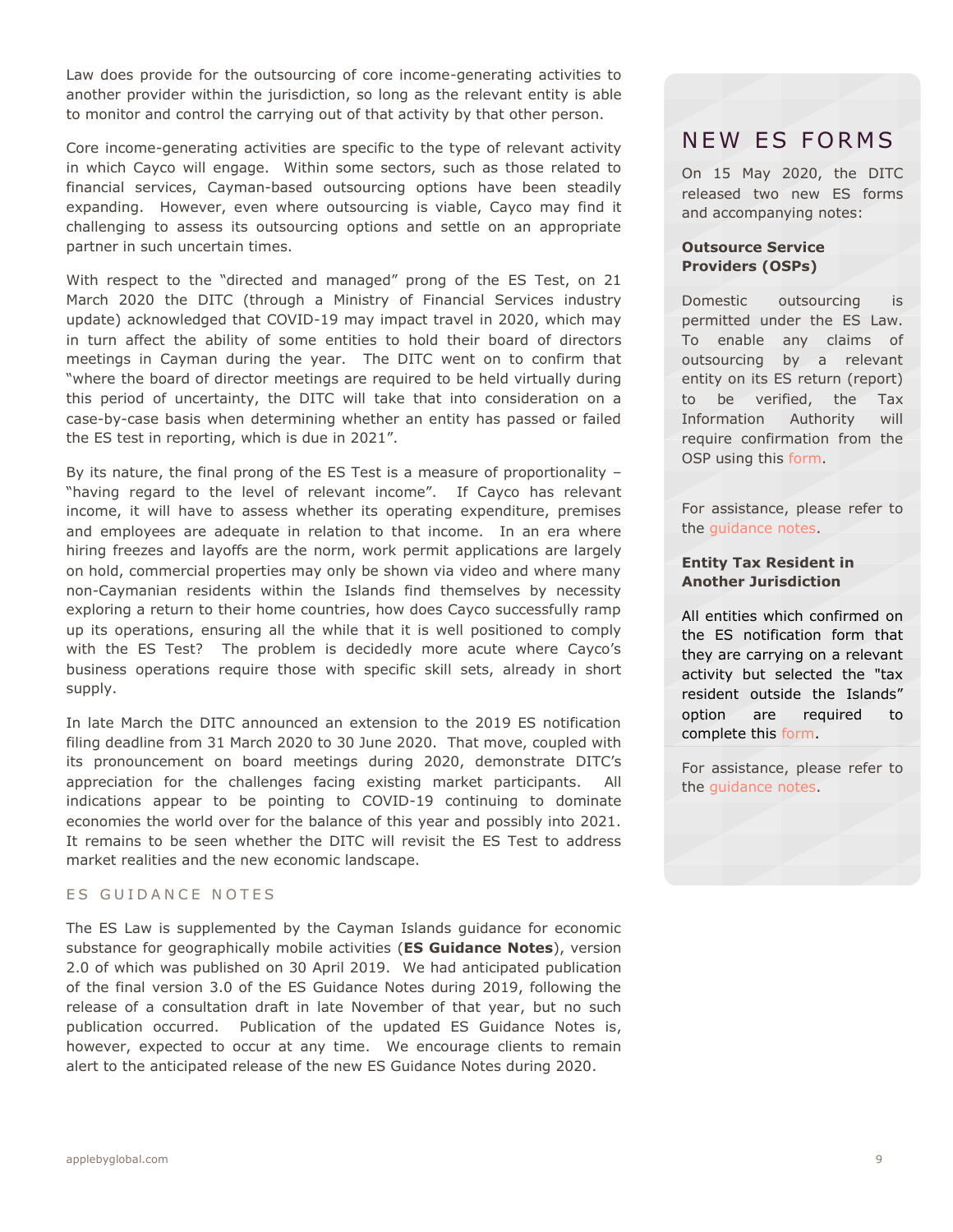#### ES NOTIFICATION AND REPORTING

With the final extension deadline for filing of notification forms under the ES Law upon us at 30 June 2020, attention is now expected to turn to reporting for the 2019 financial year. Only relevant entities carrying on relevant activities are required to meet an ES Test, and so it is only those entities that will also be required to report under the ES Law. Detailed reporting forms are expected in Q3 2020.

### A E O I FILINGS

As noted above, on 15 April 2020, the DITC extended the FATCA reporting deadline for the 2019 reporting period to 16 November 2020.

On 29 April 2020, the DITC also extended the reporting deadline for CRS filings to 16 November 2020.

The Cayman Islands Automatic Exchange of Information (**AEOI**) Portal is currently offline. We await the launch date for the new DITC Portal, which will facilitate not only AEOI reporting but also economic substance reporting and later in the year country-by-country reporting.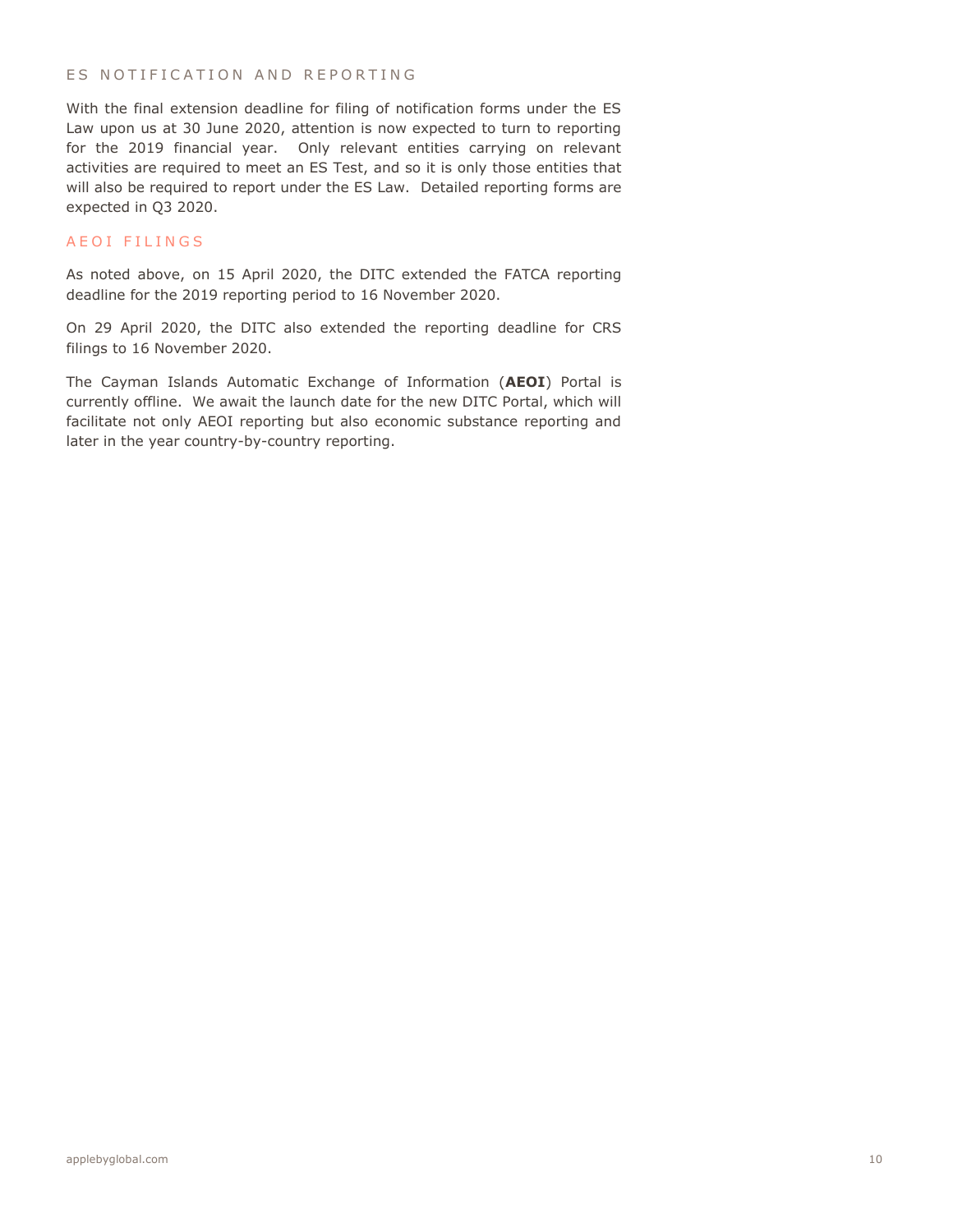### A P P L E R Y CA Y M A N 'S R E G U LA T O R Y T F A M

<span id="page-11-0"></span>

### J F N N I F F R P A R S O N S

j p a r s o n s @ a p p l e b y g l o b a l . c o m

Jennifer is Counsel in the Corporate Group at Appleby. She specialises in providing regulatory advice to clients within the banking, investment fund and fund administration, insurance and securities sectors.

Jennifer also has extensive experience advising hedge funds, hybrid funds and private equity funds, top tier investment managers, administrators and other fund service providers on all aspects of fund formation, ongoing regulation and compliance, restructuring and termination.



### PETER COLEGATE

 $+1$  345 814 2745

p c o l e g a t e @ a p p l e b y g l o b a l . c o m

Peter Colegate is Counsel in the Corporate Group and co-head of Appleby's Global Technology and Innovation Group. His practice is focused on privacy, data protection and strategic corporatecommercial and regulatory work in the technology and innovation sectors.

Peter has a keen interest in emerging technologies and has worked on numerous blockchain based token offerings and smart contract projects across multiple jurisdictions. A privacy and data protection specialist, Peter is a member of the International Association of Privacy Professionals and sits on the Cayman Islands Government's Working Group on Data Protection. Peter has written and spoken extensively about privacy, data protection and new technologies across Asia and the Caribbean region, recognising that regulatory issues are often the threshold question for new business models, products and services. He is a member of the Financial Services Legislative Committee Fintech Sub-Committee, the Cayman Finance Fintech Innovation Lab, the Cayman Islands Blockchain Association and the Fintech Professionals Association.